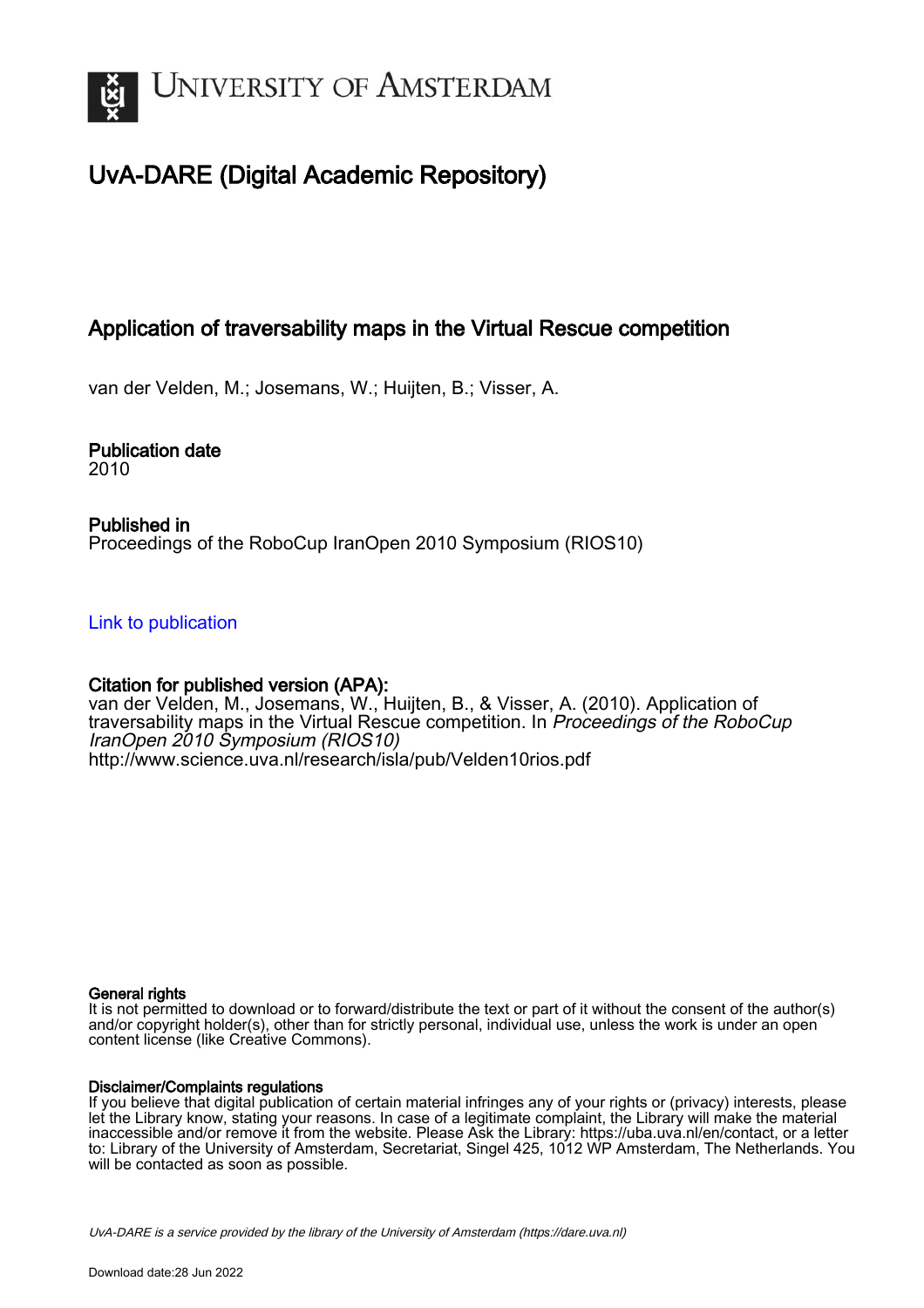## Application of Traversability Maps in the Virtual Rescue competition

Maarten van der Velden Wouter Josemans Bram Huijten Arnoud Visser

*Abstract*— This paper describes an exploration behavior which has been designed to explore large indoor areas. While exploring, traversability information is saved onto a layer in the map. This information is used in an A\* algorithm has been implemented and is used for path planning. This approach allows the robot to learn from its experience and to find in the long run the "ideal line" to driving through the indoor environment.

#### I. INTRODUCTION

Something that robots have to deal with continuously while they move around is the terrain they drive on or walk over. Some types of terrain are very accommodating to a robot, while others impede the robots in its tasks or can even prove to be hazardous to move on. Usually, most sensors are dedicated to detecting obstacles. This means that they usually "watch" for obstacles at some height in a line parallel to the ground. Only in some cases are sensors used to look at the terrain itself. An example of such use is found in the autonomous vehicle Stanley [1], which uses laser range finders to analyze the terrain ahead.

It would be ideal; however, if robots that have not been equipped specifically for the purpose of measuring terrain quality could provide some kind of indication of how well the terrain can be traversed. These robots could contribute to building a map of the terrain, which could then be used to plan a path from one point on the terrain to the next. This path can then be safely followed by the robot, and hopefully it will allow the robot to reach its goal faster than it would by using traditional path planning.

What we would like to research is: does using a traversability map improve the efficiency in which a robot can complete its tasks? We hypothesize that this is the case. The robot should be able to avoid terrain that would slow it down significantly and the robot should be able to find some kind of "ideal line" when driving through e.g. a corridor. This ideal line should then minimize the loss in driving speed due to directional changes.

This study is performed in the USARSim simulator [2], the environment used in the RoboCup Rescue Simulation League virtual robot competition<sup>1</sup>. This simulation environment is a research framework used to simulate robots and sensors on a physical realistic level. In Fig. 1 a screenshot of a world in this simulation environment is given. There are several types of robots the user can pick for his simulation. In this study a P2AT robot and the DM-Mobility 250 map were used.



Fig. 1: Screenshot of one of USARSim's competition worlds.

Advantages of the USARSim environment are:

- Physics simulation: the framework makes sure that robots fall down when they drive over a cliff.
- Realistic simulation: the robots and their sensor in the simulation are just as imperfect as real life robots; their sensors contain noise and their movements are often an approximation of the requested movements due to friction between wheels and ground.
- Real-time, realistic visual feedback: you can follow the robot visually as it drives around the map, or you can float around the map at your leisure to plan a challenging route for the robot.
- Reproducible results: the framework allows the development of robot control algorithms under controlled circumstances.

#### II. RELATED WORK

Howard *et. al* [3] already used traversability maps for a P2AT, yet the terrain was the JPL Mars Yard with many small obstacles. The traversability was not based on experience, but on extracted from characteristics extracted from visual imagery data. The traversability map was converted into gradient fields, which was used in a path-planning algorithm to select both the optimal path and speed.

Ye and Borenstein [4] estimated the traversability by converting an elevation map, obtained by a laser scanner. Each terrain patch was analyzed both on roughness and slope. The traversability information was directly used inside steering and speed control. No path-planning was performed.

Seraji [5] estimates traversability information both from experience and long range sensors. This information is stored in two different maps (local and global). The robot is controlled by path-planning, but integration of multiple turn-

Intelligent Systems Laboratory Amsterdam, Universiteit van Amsterdam, Science Park 105, 1098 XH Amsterdam, The Netherlands

<sup>1</sup>USARSim can be downloaded from http://sourceforge.net/projects/ usarsim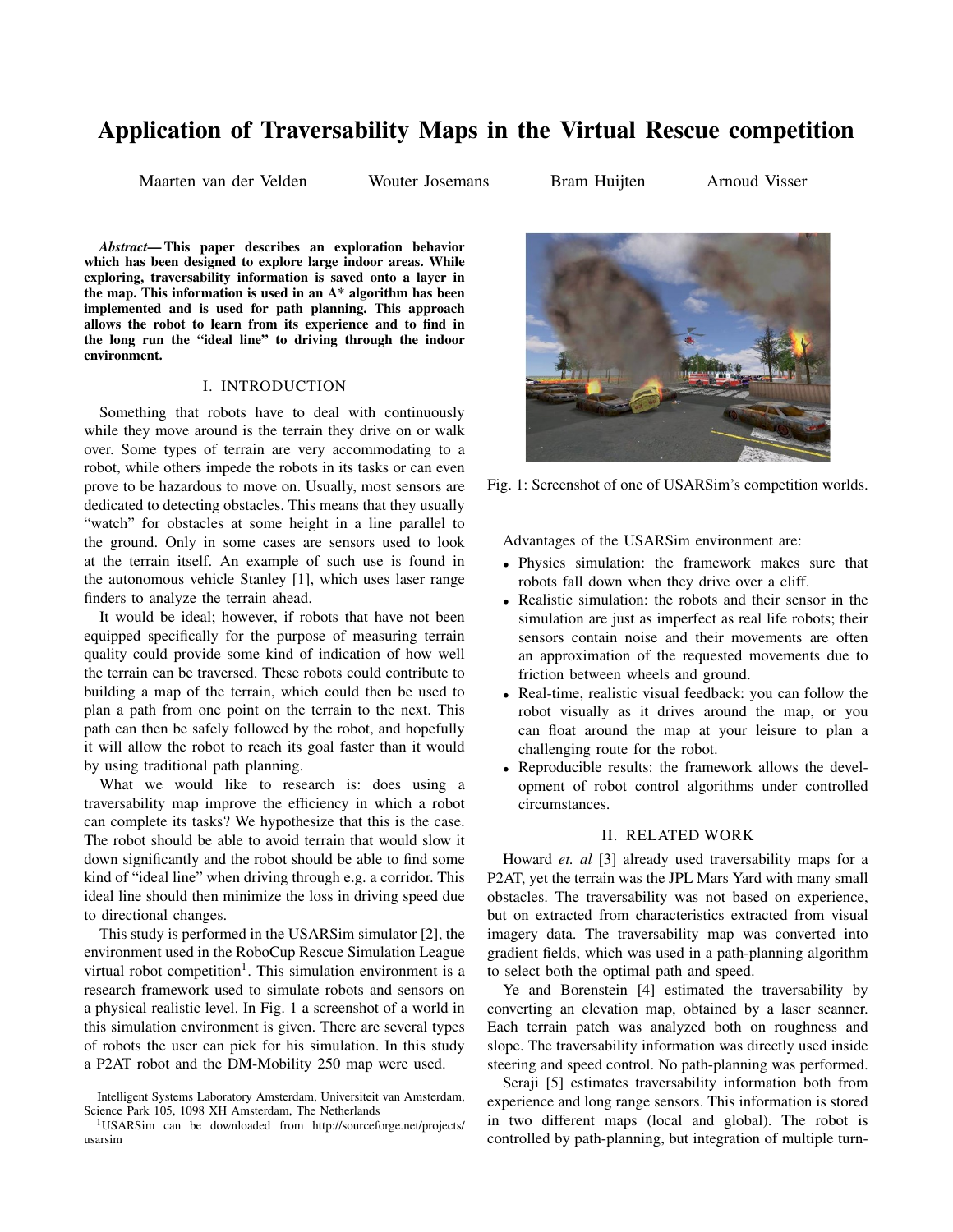and drive-behaviors. The applicability of the approach is tested in a 2D-simulation environment.

Traversability maps are not only used in space applications. A recent application was by Crane *et. al* [6], who used traversability grids to navigate their vehicle during the DARPA challenge. They were able to use a detailed grid while maintaining real-time performance.

#### III. METHOD

This section is divided into three parts.

#### *A. Exploring traversability*

The problem with determining traversability in an unknown environment is that the robot does not know on what underground it is moving. In the context of this study we do not consider options to determine the quality and type of the terrain ahead of the robot. So the robot can only determine the traversability on terrain where it has actually driven.

Because many environments made for humans consist of rooms, and robots will often be used in environments created for humans, we have developed a behavior that is optimized for large, room-like structures: the first thing the robot does is drive straight ahead until it encounters an obstacle, it then stops and turns until the way ahead is clear. It then drives again until it encounters another obstacle. If no strange things are encountered, this will result in a completed quadrilateral. The robot will know that a quadrilateral has been completed when it encounters a place where it has already stored traversability on the map.

The robot also stores the information on the points where it has turned so when it knows a quadrilateral has been completed, it knows the corners of the quadrilateral. Let us name these corners with digits: 1, 2, 3 and 4. 1 is the point where the robot currently is and the rest of the points are numbered counter-clockwise. The robot can easily calculate the points on the middle of each of the sides of the quadrilateral. Let us name these points with letters A, B, C and D. Point A lies between 1 and 2, point B lies between 2 and 3, point C lies between 3 and 4 and point D lies between 4 and 1. The robot will now start to explore the space inside the quadrilateral by following a path between these points in the following order:

#### 1(start)-3-A-4-B-1-C-2-D-3(end).

This results in the pattern indicated in Fig. 2:

Because we will interpolate the measured traversability data on the map, this will be sufficient for all but the largest spaces. For small quadrilaterals a few traverses are sufficient. We therefore calculate the number of traverses to be made by dividing the distance between 1 and 3 by a constant factor. In our test environment this factor was 2500, but this can be tweaked to prefer more thorough exploration. In our test environment the medium sized square is traversed 4 times before considering the terrain sufficiently explored.

Another option for exploring the inside of the square was also considered: starting in the center and then creating a search spiral, as often used in outdoor search and rescue missions.



Fig. 2: Search pattern for an ideal square environment.

This would result for our ground robot a path with many sharp turn and because the turning speed of the robot was very low, the time penalty compared to the current behavior would be severe, and this was therefore not implemented.

In the behavior we developed, the robot switches to frontier exploration when the last traversal has been made. Frontier exploration for these robots is not implemented in the classical way [7], but with the *beyond frontier* algorithm [8]. In this algorithm a selection is between a small number of frontiers, based on the distance to those frontiers and the information gain available beyond those frontiers. This will result in the robot planning a path exiting the room and entering the hallway. If it enters another large room, it should switch back and restart exploring using the method described above.

#### *B. Measuring and mapping*

The goal of the exploration behavior is of course to gain information considering the traversability of the terrain explored. In this study the goal was to collect this data without using visual imaging data. We made an estimate of the traversability of a location by comparing the forward speed the robot is commanded to make (by the motion algorithm currently running), with an estimation of the actual speed the robot makes using location sensors (which can be any one of odometry, GPS, etc.).

The formula used to define the relation between both speeds and the traversability is:

$$
T(x) = \frac{v_{REAL}(x)}{v_{GIVEN}(x)}
$$
(1)

where  $T(x)$  is the traversability at location x,  $v_{REAL}$  is the estimated real speed and  $v_{GIVEN}$  is the given speed of the robot at location x.

The estimation of the traversability could be enhanced by using more parameters, such as data from the robot's inertia sensors, but for the course of this study this enhancement was out of scope.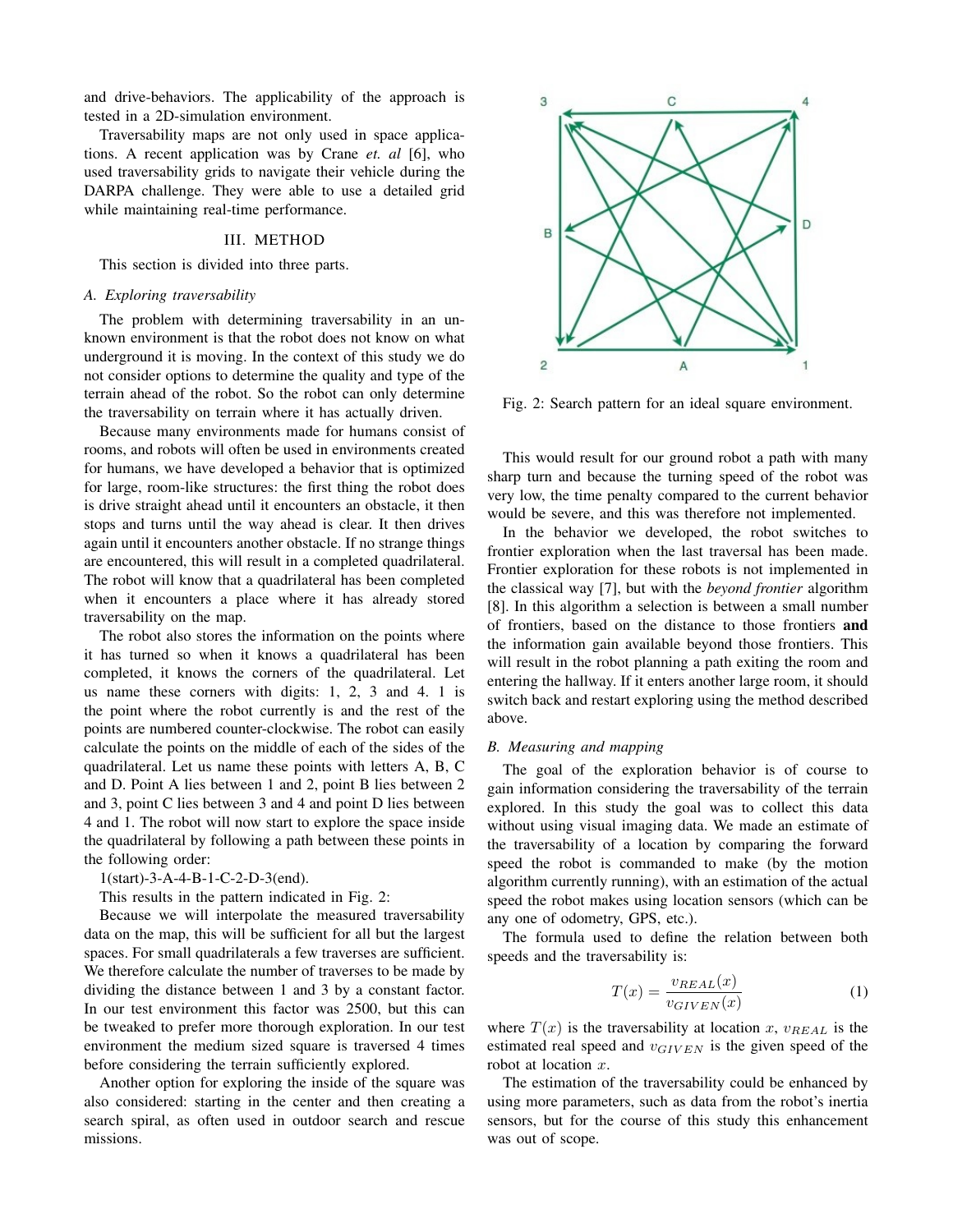Using the formula above, the robot will slowly aggregating traversability data. This information is stored as a function of the location on the map. An important design decision is the granularity of this storage. With a high level of detail represents only the trajectory driven by the robot.

It would be better to extend this information and to make an estimation of the traversability of nearby unvisited places. It is important to spread this information not too far. A logical boundary is to stop the spread at obstacles visible to the robot. These obstacles can be accurately detected by a laserrange scanner.

Making estimations of unvisited terrain in between the robot and the known obstacles involves a more sensible representation of traversability with two layers. Before, the traversability value was indicated as a number between 0 and 255 in the red channel of the map. Additionally, storage is needed to indicate the certainty of the estimate. The green channel was used to indicate certainty of the traversability value.

Following this new approach, the traversability values generated at the locations where the robot really has been get a certainty value of 255 (maximum), while the certainty of the 0 traversability values of obstacles is set at 40%. In this way measuring errors in the laser-range scanner or in the simulation environment won't be overestimated, only when an obstacle is 'sighted' a couple of times the certainty will be 100%.

Now the estimation of traversability of unvisited terrain. On default, all locations we don't have any data on will have a certainty of 0 and will therefore not be calculated. All area that becomes within range of the laser-range scanner (except of the obstacles) and the locations already known will get a certainty and a traversability of 50% both. These values are not changed with more scans, because you don't know more when you see 'no obstacle' (because that's exactly what the laser-range scanner 'sees') twice instead of once, when it's still far off.

The information, together with the obstacles is saved to a layer in the map (note that the actual trajectory of the robot was is saved in another layer).

So there are two layers, but the information stored on these layers is rather sparse. To improve the usability of this information an interpolation is made by means of a convolution with a Gauss of the visited places over the map with traversability of the area. This results in the following image:

In this way the area surrounding places already visited changes color towards the certainty and the mobility of the location visited. Doing this, a gradient is being made showing rather detailed what the mobility at a certain location on the map is and with what certainty it can be stated.

To show the traversability at known places we used the existing infrastructure in USARSim to make a mobility layer in the existing manifold map. This makes it rather easy to make the collected data available for other robots at the same time in the same environment or to save the information to be used by robots at a later time. In this way the traversability



Fig. 3: Interpolation outside the driven trajectory by means of a convolution with a Gauss.

of a map is slowly learned. How robots can benefit from this information is worked out in the next section.

#### *C. Path Planning*

Our path planning approach is based on searching through a state space represented as a graph. Graph search is a well known technique, although it is here applied in a realistic setting. In this setting there are several issues that are not directly related to graph search, but need to be addressed for a robust performance.

In order to use the data in the traversability map, we augment each node in our graph with the corresponding traversability index. We use this traversability index to determine the cost of passing through the node. A low index means a high cost and a high index means a low cost.

First, there is the issue of having to plan a path to a target in terrain that we have not explored yet. In this case, a portion of the path will always have to be planned with unknown traversability (however, obstacle detection can be used). This means that we will not find the most efficient path in this case. We can, however, add the information gained from driving over this unknown piece of terrain to our traversability map, so that the next time we need to find a path to the target we will have more knowledge about the terrain.

Another issue would be how to weigh the cost of taking risks. For instance, look at the situation in Fig. 4:



Fig. 4: Situation where taking a safe route will result in a detour.

Here, the red area is terrain for which the traversability is known (the image is not a traversability map, but a binary form of the confidence level). The robot has to plan a path from point A to point B.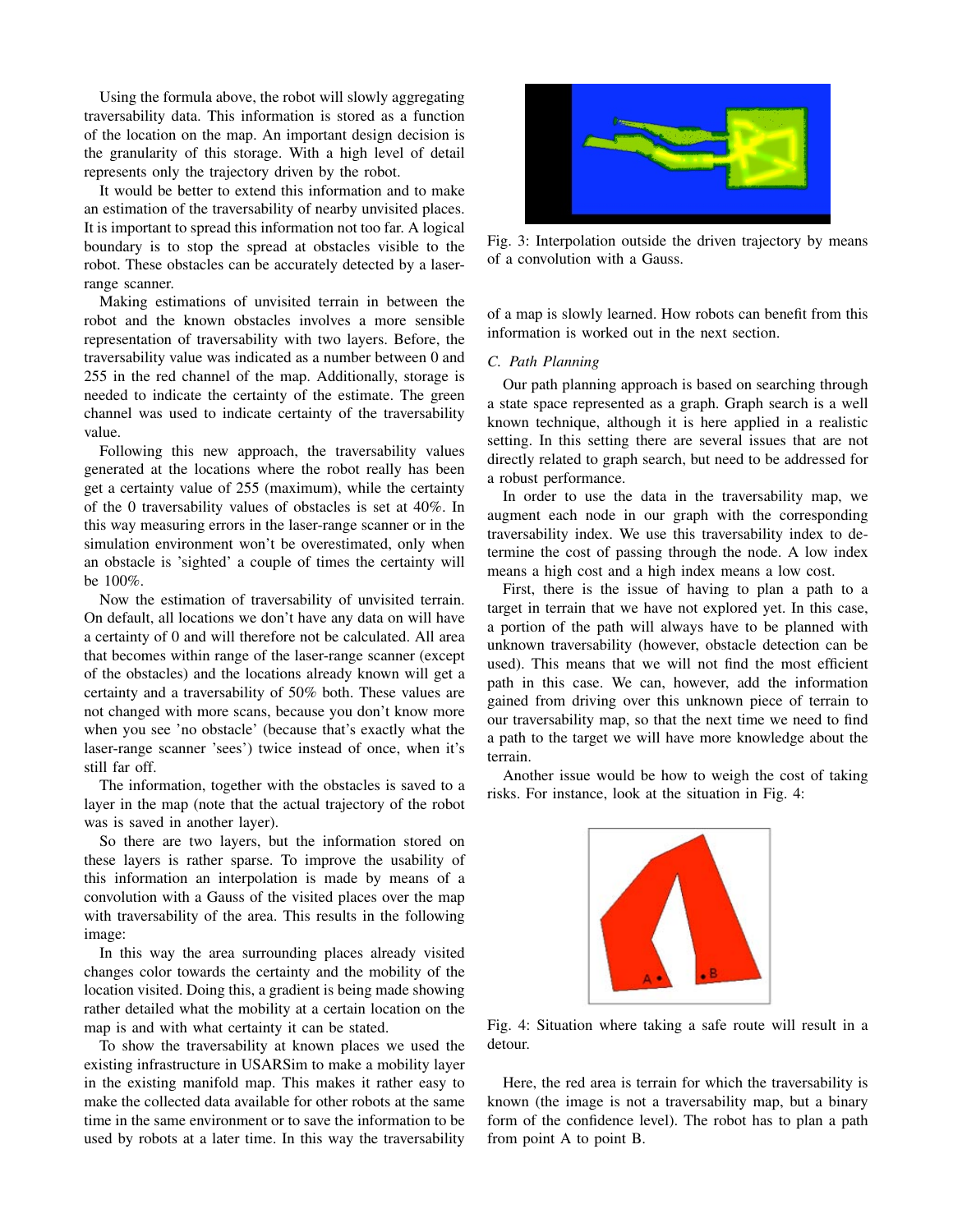Obviously, the shortest path between A and B would be driving in a straight line. The terrain between A and B could be perfectly safe to drive over. Then again, it might also be terrain that is completely untraversable. The issue here is whether to be safe and take the longer route over known terrain or take the risky shorter path. This issue is similar to the "exploration versus exploitation" issue that is often addressed in the field of reinforcement learning.

In order to incorporate the choice between these two approaches into our framework, we decided to assign all unknown terrain some traversability index  $\kappa$ . In order to choose a reasonable  $\kappa$ , we let its value range between two extremes. If the robot is performing a task that requires it to optimize on speed, then  $\kappa$  should be close to 1 (a  $\kappa$ close to one means that all unknown terrain is assigned a high degree of traversability). On the other hand, if safety is the top priority of the robot, then it would make sense to choose a low  $\kappa$  (unknown terrain will have high cost). In our implementation, we have given the robot three behavioral modes; a conservative, a progressive and a balanced mode. The conservative mode maximizes the exploitation of current knowledge and prioritizes robot safety. The progressive mode maximizes robot speed and the balanced mode balances speed and safety.

Another important aspect is that  $\kappa$  depends on is the percentage of the terrain that we have explored. If we have explored only a small fraction of the total terrain, then we know relatively little about the traversability so we do not want to rely on this knowledge very much. In this case, we choose a high  $\kappa$ . On the other hand, if we have explored a lot of the terrain, then we can say with a great degree of confidence that our knowledge about the terrain is reliable, so we should award unknown terrain a lower  $\kappa$ . The fraction of the total terrain we have explored we will call  $e$ , with  $0 = \langle e \rangle = \langle 1$ . The exact definition of  $\kappa$ , depending on the mode, is as follows:

$$
\kappa = \begin{cases} 1 - \frac{e}{\epsilon}, & \text{if } e < \epsilon; \\ 0.05, & \text{if } e \ge \epsilon. \end{cases} \quad \text{Conservative mode} \tag{2}
$$

$$
\kappa = 1 - \frac{e}{2}
$$
 Progressive mode (3)

$$
\kappa = 0.3
$$
 \tBalanced mode (4)

 $\epsilon$  in this case is a small constant; the value of this constant will have to be determined by testing. We have implemented the A\* algorithm to perform graph search. A\* assigns a cost to every node in the graph. This cost  $f(x)$  is calculated as follows:

$$
f(x) = g(x) + h(x) \tag{5}
$$

Where  $g(x)$  is the total cost from the start to the current node and  $h(x)$  is the estimated cost of going from the current node to the goal. This algorithm is implemented by sorting an priority queue<sup>2</sup> with the distance measure  $f(.)$ . A description of the A\* algorithm is shown in below:

```
Data: the traversability map m, the start point s, the
      target point tResult: the optimal path p from location s to the
        location tclosed = EmptyList();
open = EmptyPriorityQueue(s);
while Not IsEmpty(open) do
   c = HighestPriority(open);
   if h(c, t) < \epsilon then
    Return p(c);
   end
   if Not IsMember(closed,c) then
       closed.Add(c);
       for each neighbor(c,n) do
           d_n = g(s, c, m) + h(n, t);p(n) = p(c) + n;QueueSortAdd(open,n, d_n);
       end
   end
end
Return EmptyList();
```
Algorithm 1: The A\* algorithm for the path-planning with the real travel cost  $g()$  calculated on the traversability map, and the heuristic travel cost  $h()$  calculated with the Euclidian distance.

A general issue in A\* graph search is finding a good heuristic  $h()$ . In path planning through some space this heuristic is usually the Euclidean distance between a node and the goal. In our implementation, we use this heuristic as well. Our real cost  $g()$ , however, is not simply the traversed distance from the start to the current node but the following:

$$
g(x) = \frac{distance(start, x)}{traversability(x)}
$$
 (6)

As the traversability index is a number between 0 and 1, the real cost will always be equal to or greater than simply the distance. This means that our heuristic never overestimates the cost, and is therefore admissible  $(A^*)$  only finds the optimal path if the heuristic is admissible.)

#### IV. RESULTS

In this section the individual parts are demonstrated and the integrated exploration behavior. The system measures and stores traversability data and this information is used in the path planning algorithm. Unfortunately, no explicit comparison of the navigation with and without using traversability data is performed. We hope others will continue our efforts to determine the gains to be had when the traversability information is used in the way we think it should be.

Other challenges yet to be answered could be how well the traversability is captured and whether more data (from other sensors) can be used to measure traversability? There are also a number of constants used in our code for which the optimal values have yet to be determined. For example

<sup>2</sup>The implementation provided by Rasto Novotny is used. This implementation is published for download in December 2005 on http://www. developerfusion.com/code/5052/priority-queue-net/.